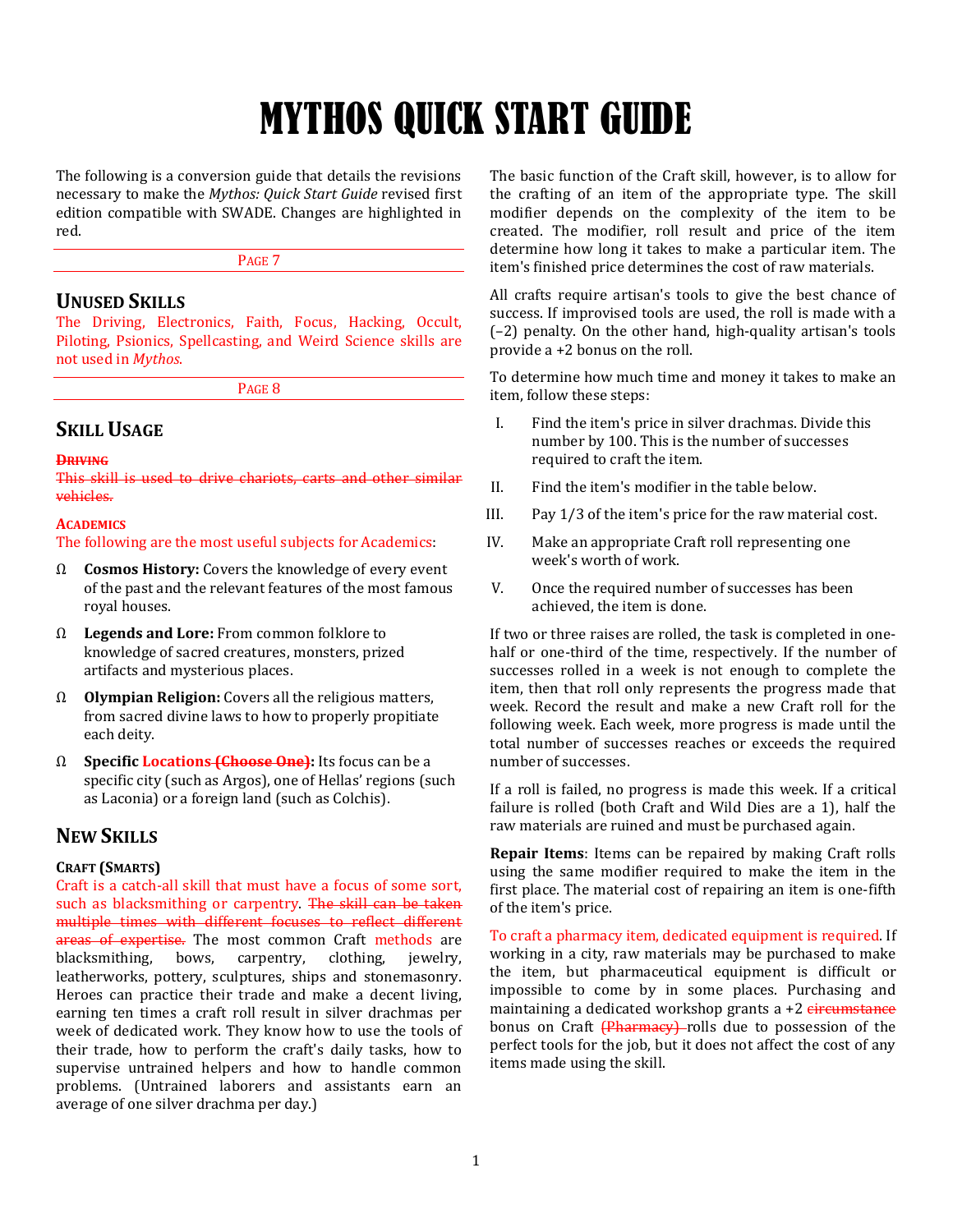#### PAGE 9

## **PERFORM (SPIRIT)PERFORMANCE**

In a world that relies on oral tradition, performers (in particular actors, orators and singers) are held in high regard, being the most common way for people to grasp news from distant lands, learn about important past deeds or just relax from a hard day's work. Like Craft and Knowledge, Perform can be taken multiple times with different foci to reflect different areas of expertise. Performance includes a variety of methods, instruments or techniques, such as:

- $\Omega$  Act (tragedy, drama)
- Ω Comedy (buffoonery, limericks, joke-telling)
- Ω Dance
- Ω Oratory (epic, ode, storytelling)
- Ω Percussion instruments
- Ω Sing
- Ω String instruments (lyre)
- Ω Wind instruments (flute, pan pipes)

Audiences can be impressed with talent and skill considering the chosen performance type. The standard reward for successful Performance rolls per "set" (usually a couple of hours) nets the performer 1d6 silver drachmas for every 10 members of the audience; double this number with a raise. The performer may add his Charisma to the roll. The more effort put into the exhibition, the more impressed the audience will be and the greater the reward.

PAGE 10

## Gear Up your character

Now that you've defined Attributes, Skills, Edges and Hindrances, it's time to gear your hero up with the right tools of his trade. If he doesn't have particular Edges or Hindrances that affect his initial wealth, each character starts with 500 copper drachmas to spend on initial equipment.

All currency in *Mythos* is defined in drachmas with copper drachmas (c) being the default when no currency sign is provided. 10c are worth 1 silver drachma (s) and 10s are worth one gold drachma (g).

#### PAGE 11

#### **BANISHED (MINOR OR MAJOR)**

For some reason, the hero has earned a very bad reputation and was exiled by a king. He can be guilty of some horrendous murder or being a pain to the king. As a Minor Hindrance, the banishment covers one city (for example, the city of Thebes). As a Major Hindrance, the banishment covers an entire region (for example, the whole Boeotia).

The hero is no longer welcomed into that banished area. No citizen who knows the hero speaks to or acknowledges him, they refuse to sell him items, they will not host him, and they will not stand aside to let him pass. It is as if the character has become a ghost, moving soundlessly through the world.

Anyone coming from the banisher's city or region who meets the hero must make a Common Knowledge roll, with a +1 to denote the hero's status. If the roll succeeds, the person realizes the hero has been banished and should ignore him. Those who go against this act and acknowledge the hero anyway receive contempt from every citizen who knows of the hero's banishment. Should the hero go back to the banishing city or region without having properly atoned for his misdeeds, he is immediately sentenced to death.

This Hindrance can be taken multiple times, each time with a different city or region.

PAGE 12

#### **ARISTOCRAT (\*) (REPLACES NOBLE)**

#### **Requirements**: Novice

In addition to the Aristocrat Edge in the Savage Worlds core rulebook, apply the following:

An aristocrat is a member of a Royal House, often involved in one or more Dynasty Wars. Whatever Royal House the hero chooses, he has a high social status and is entitled to special treatment from his foes (for better or for worse) $<sub>r</sub>$ </sub> gains a +2 bonus to Charisma and has the Rich Edge.

Aristocrats often have troops under their control, as well as land, a family home and other assets. All of this must be determined by the GM and balanced by the grave responsibilities the hero faces. Male aristocrats are expected to be brave hoplites in the king's army while female ones are expected to be married to one of the Royal House's most powerful allies. Normally, aristocrats are the king's distant relatives, so they can only race for the throne under extremely rare circumstances.

## **DIVINE EDGES**

Divine Edges are only available to the demigod race. Some of these Edges define a Fate Point cost which requires the hero to spend one or more Fate Points (see page xx) to use the Edge or gain the listed additional benefits. Demigods with a specific Divine Attribute cannot acquire Hindrances linked to that attribute (for example, a demigod with Divine Vigor cannot gain the Anemic Hindrance). Edges that require additional Fate Points can't be used if the hero's Patron Deity holds him in disfavor or worse.

#### PAGE 21

**Favored Rolls:** Shooting (when using a bow), Performance (when using a musical instrument), Healing, and Academics (Legends and Folklore)

**Votive Deeds:** Winning contests, feats of athletics, feats of marksmanship, impressing audiences with a performance, avenging insults at great risk to yourself, saving multiple lives (such as in the event of a plague outbreak), curing important or noble people, bringing a person back to full health from the point of death, and restoring health to multiple warriors wounded on the battlefield.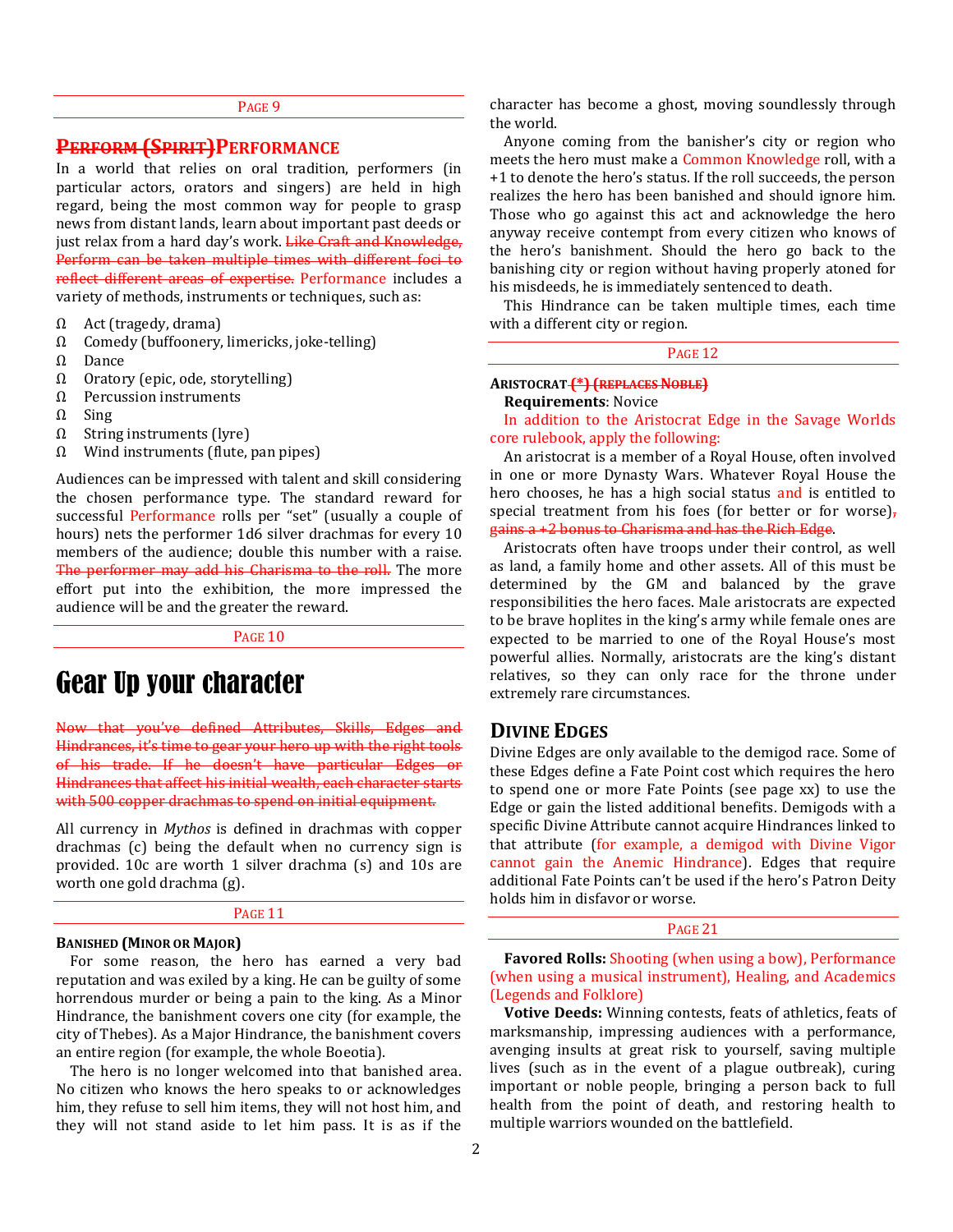#### PAGE 23

**Favored Rolls:** Shooting (when using a bow), Athletics (when climbing), and Survival

**Votive Deeds:** Hunting and slaying prey of impressive character (such as a semi-divine boar), feats of archery or athletics, tracking and killing a human foe and slaying those who commit atrocities against chaste women.

**Favor Benefits**: Agility.

**Disfavor Penalties:** Survival and Tracking while in the wilderness and Parry versus arrows.

| .,<br>. . | w<br>۰, |  |
|-----------|---------|--|

#### **SKILL**

Each Mystery Cult chooses a different Trait to use to activate a Mystery Cult power. Unlike Arcane skills, these are not solely associated with a specific background. For example, to use an Aegis' Mystery Cult power, make a Fighting roll; to use an Algos' Mystery Cult power, make a Craft (Pharmacy) roll.

## PAGE 32

#### **Patron Deity:** Apollo

**Requirements:** Novice, Acolyte (Oracle), Academics d6+

**Description:** Members of Oracle are known by the epithet Pythoi (*The Wise Pythons*), as a tribute to the famous Delphic Oracle. They officiate secret rituals to acquire the gift of divination from Apollo: the uncanny ability to review the past and predict the future. Members are among the most respected people of Cosmos, by lay people and priests. Their caution is famous: they never act without first consulting the will of the gods.

#### **Cult Hindrance:** Oracles Addicted

**Optional Rule:** The GM may choose to roll each power's dice results in secret to determine the outcome. If the dice are favorable, true information is provided to the hero. In case of a failure (or worse, a critical failure), wrong (or misleading) information is provided to the hero. Players thus do not know the true outcome, forcing them to decide whether to trust the visions or not.

#### PAGE 33

**VISIONS FROM AFAR (ACOLYTE) Energy Points**: 1

**Skill**: Academics (Special) **Range**: Self

**Duration**: Rank x 1 minute

**Trappings**: The hero gets lost in a mystical trance.

Within a mystical trance, at which time the hero is unable to defend himself, he is able to learn of events that are happening in other places at that precise moment. However, the hero must have already seen this place or be able to touch someone who has for *visions from afar* to work.

*Visions from afar* allows the hero to "be" at the chosen place, as if he was actually there, although the images are blurred and the sounds are confusing. Additional penalties to the roll should be assessed according to how familiar the

hero is with the location. If he is vaguely familiar, the roll incurs a (-1) penalty. If he has only briefly seen the place, or is touching someone who has, the roll incurs a (-2) penalty.

 **Raise**: With a Raise, the image is clear and the sounds are properly heard. Additionally, the duration doubles.

PAGE 36

## The Hook

Wherever the PCs are, they hear from a bard or epic poet that in Iolcus, the most important city of the Magnesia region, a mighty hero named Jason is enrolling valiant heroes to set sail with a huge ship called *Argo* for the most daring journey ever tried. Many among the most famous heroes of Hellas have already joined his ranks, and they are now known as the "Argonauts" (*Argo's* crew). A successful Academics roll provides all the details explained in the **Prologue**. It's evident that immortal fame, thrilling adventure, and incredible wealth await the daring ones who join Jason's crew.

## PAGE 38

## **SCENE 2: THE MISSION**

*A young man of about twenty years enters the tent, wearing reinforced leather armor and a scarlet finished tunic above it. His dark, curly hair frames a boyish face saddened by a thousand thoughts. He surely is one of the youngest members of the expedition, and commander's duties weigh heavily on his shoulders.*

*He sits in front of you and says, "May the gods be favorable, brave warriors! My name is Jason, and I'm the captain of this ship. The brave Telamon has announced your intentions to be part of our crew. I have come to meet you and tell you about our mission."*

Here's what Jason knows about the mission:

- $\Omega$  Poseidon is strongly opposing their mission and is doing everything possible to hinder them. The ship cannot sail because of the bad weather raging for the past two months and constant attacks by creatures of the sea that increase in number and ferocity with each attack. Despite the sacrifices in his honor, Poseidon is not appeased. The divine soothsayer, Mopsus, predicted that only the singing of the divine Orpheus will stop the waves and allow the *Argo* to set sail.
- $\Omega$  Orpheus should be in Thrace at the royal palace of King Diomedes, although he only knows that Diomedes is the ugly, gigantic son of Ares. A successful Academics roll confirms Diomedes' huge size and that Ares gave his "beloved" son some very precious mares. The palace of Diomedes stands at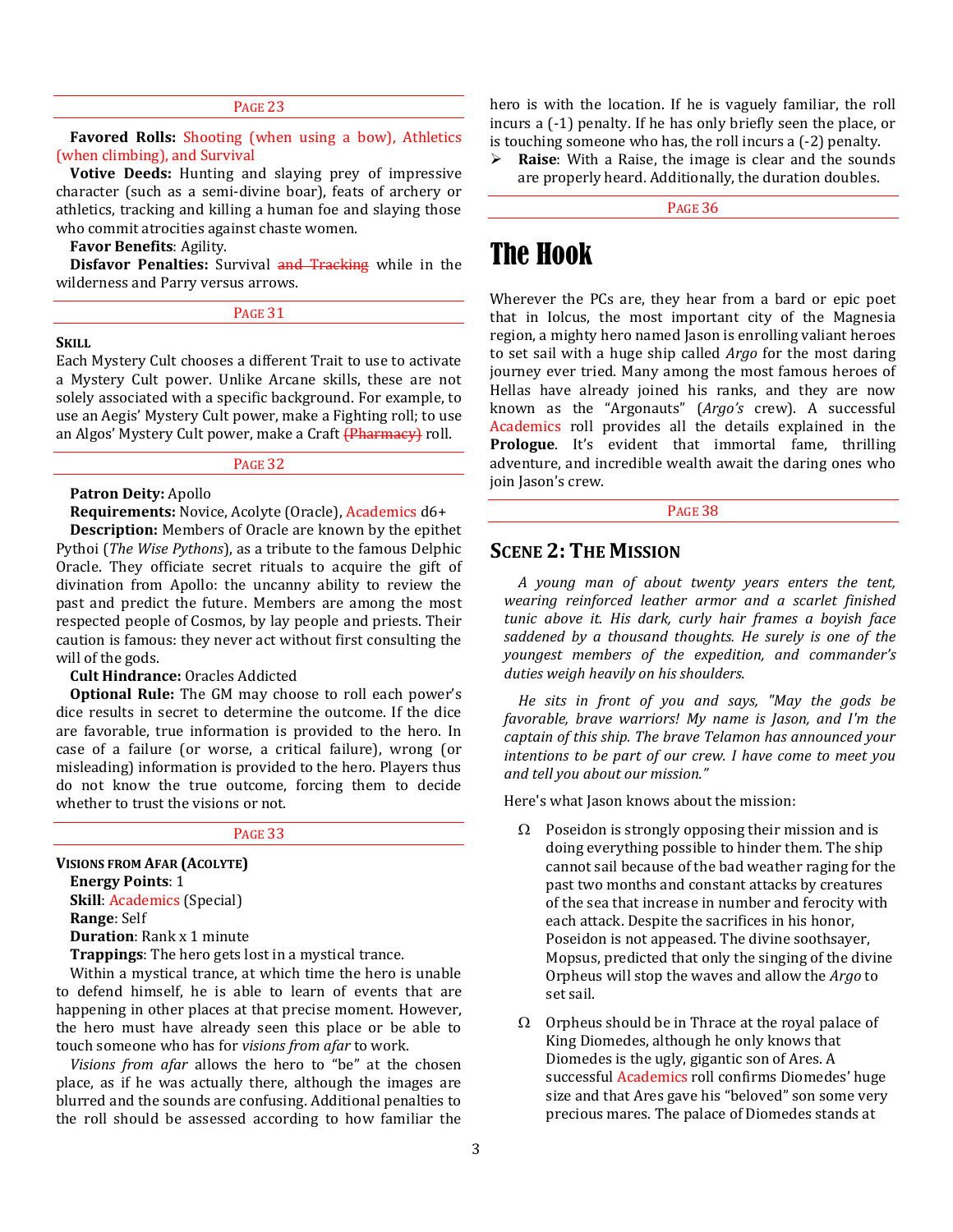the mouth of the river Nestos. Jason does not discuss how to get there and instead says that it's better to talk with Telamon about these issues.

#### PAGE 43

#### **THE MARES OF DIOMEDES**

Neither Abderos nor Heracles actually knows that the beasts, which should have eaten them after the banquet, are actually these beautiful mares. Their taste for human flesh is known in Thrace only. Even the most skilled Hellenic sage is probably clueless about it. When the Heroes spot them, the mares are peacefully drinking water from the river. They appear to be nothing more than horses with beautiful black coats and strong muscles.

A successful Notice roll indicates the mares have very strange bridles: exotic, nicely trimmed, but definitely unnecessary to ride, and now loose to allow them to drink.

*Noting your interest in the bridle, Abderos approaches and says, "Those rough Thracian don't even know how to properly harness horses!" Laughing all his contempt for the Thracian barbarians, Abderos continues. "Those 'strange things' are really useless. Do you think the poor animals could not even drink with those things on? Had I not loosened them, they would be dying of thirst." So saying, he caresses the neck of one of the mares who continues to drink quietly.*

The 'strange things' are priceless muzzles forged by Hephaestus. Ares gave them to his son Diomedes to enable him to hold off the mares until after sunset. Without muzzles the bloodthirsty mares attack the first living thing that comes their way.

Allow the heroes to make an Academics roll. A success informs them the mares were given to Diomedes by the god Ares and the Thracian king personally takes care of them every day. Only a Raise provides the final disclosure: the mares of Diomedes feed on human flesh.

#### PAGE 44

## **SCENE 2: BATTLE AT SUNSET**

The mares' muzzles can be tightened during combat only by grappling one of them and succeeding on a **Riding** roll.

As the sun sets, the PCs hear the noise of hooves coming. Five Thracian warriors arrive on horseback in search of the four mares of King Diomedes. They have already spotted the heroes and the mares. They let loose a volley of arrows.

 $\triangleright$  Thracian warriors (five) – see page 62

The Thracians don't aim at Abderos or the mares. No matter what the PCs do, Abderos always remains close to the mares, protecting them at all costs.

**Round 1**: Normal combat. The Thracians dismount and attack the heroes with melee weapons. As soon as the PCs

have killed or immobilized at least three Thracians, the others flee.

**Round 2**: The sun sets below the horizon and the bloodlust of the mares awakens. If the characters managed to put all their muzzles on, the mares remain peaceful. Otherwise, the mares (showing sharp teeth, fiery breath, and an almost invulnerable mantle) prey on any living being close to them, including the unaware Abderos. The only exception is heroes Favored or Beloved by Ares, as long as they don't attack. If the mares could not eat any human flesh, and everyone else has fled, even those Favored or Beloved by Ares are targeted.

 $\triangleright$  Diomedes's mares (five) – see page 62

**Round 3:** Read or paraphrase the following:

*Suddenly, you hear another horse approaching at full speed. You turn quickly and see a huge man with a high forehead and strong muscles getting off the horse in great haste. He is wearing a lion's fur and wielding a dangerous, two-handed club. You swiftly recognize Heracles, son of Zeus, the mightiest of heroes. On his belt hangs the head of a monstrous and fanged giant, exposed as a trophy.* 

If at least one of the mares is without a muzzle, read or paraphrase the following:

*Heracles raises the large head hanging from his belt and, staring into its eyes, says: "Diomedes, damn you! What kind of monsters did you breed in your stables?"* 

The Thracians, if they are still alive, run away after seeing Heracles. Heracles joins the party with the following priorities:

- I. Saving Abderos' life (if possible).
- II. Taming the mares without harming them in any way. He ensures the PCs do the same.

Allow the PCs to make an Academics roll every combat round. A success allows them to remember an old legend in which a servant is thrown to the lions by his evil master. But Zeus, made angry by the wicked act, sent the hungry lions against the master instead, becoming tame after devouring him. By analogy, the heroes can understand it is worth a try to feed Diomedes's head to the blood lusting mares.

With the skin of the Nemean lion on him, Heracles is practically invulnerable, but since he will not harm the mares nor let the PCs do any harm to them, the fight is a stalemate.

How to solve the "bloody mares" problem?

- I. The best way to tame the horses is to give to the beasts Diomedes's head. Once this is done, the beasts become docile mares and their bloodlust is forever gone. Heracles doesn't guess this by himself; he needs the PCs' help.
- II. Possible alternatives: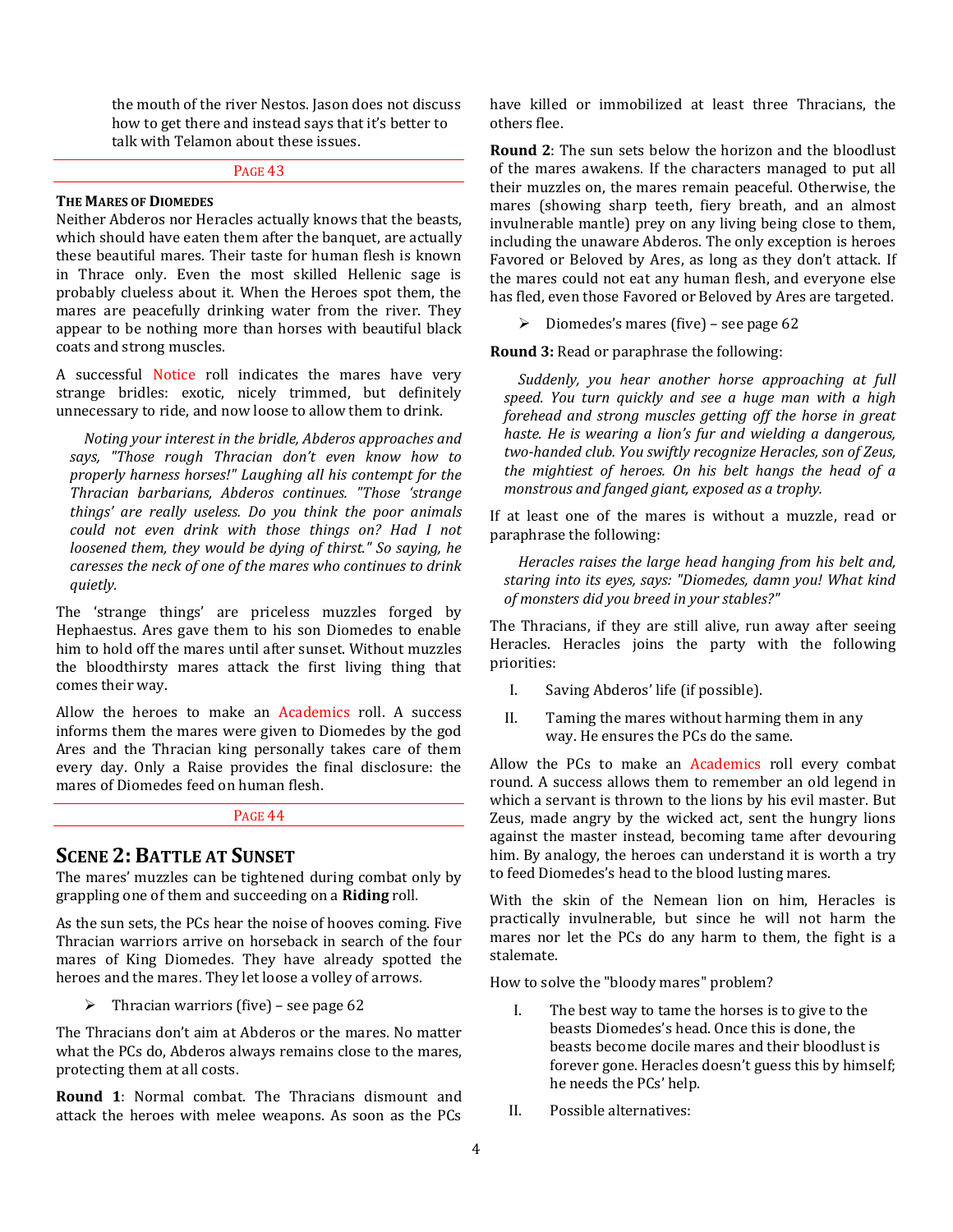- i. PCs, with a successful Common Knowledge roll or just by hitting the mares with a nonmetal weapon, could guess the mares could be knocked down by non-lethal damage.
- ii. Attempt to put their muzzles on by successfully grappling and making a **Riding** roll.
- III. The PCs can always flee. The mares don't give chase, but do continue to fight Heracles and Abderos who stay, no matter what the heroes do or say. After wandering through the woods, the party eventually comes to the ruins of the palace of Diomedes.
- IV. The mares continue to fight until everyone's dead.

PAGE 46

## **SCENE 5: THE RUINS OF THE PALACE OF DIOMEDES**

*After several hours of walking, you come in sight of what remains of the palace of Diomedes. The fury of Heracles does not seem to have spared anything or anyone. Only smoking ruins remain of what must have been the only palace worthy of the name in the barbarian lands of Thrace. Now, it's just a miserable heap of blackened boards, scattered by the destructive fury. Dozens of charred Thracian corpses make the scene even sadder. There seems to be none left alive, and smoke rises lazily in absolute silence.*

There are dozens of Thracian bodies, broken spears, wooden debris, and smoke. No one is around. The PCs may make an Notice roll. Those who succeed notice amongst the chaotic debris the footprints of a man with light sandals followed by a procession of animals heading toward a nearby mountain. These footprints lead to Mount Nostos.

## **SCENE 6: THE CLEARING ON MOUNT NOSTOS**

*After a rough journey up the slopes of Mount Nostos, you come to a somewhat peculiar clearing. A huge rock wall stands before you. At the center of the wall, a large, dark cave seems to dig into the bowels of the earth. From the distant depths of the cave comes a sad, fading melody of a lyre. Opposite the entrance of the cave, about twenty yards away, you see dozens of dazed animals. Lions together with lambs, snakes along with doves are all in a trance listening to the sad music coming from the cave. A sudden sense of peace and tranquility mixed with sadness pervades your souls. The remains of a now extinguished campfire lie nearby.*

Whoever gets close to the fire (or succeeds on a **Notice** roll) sees that it's not a campfire. Instead, the remains of a sacrifice to the underworld can be found: a holocaust, in which the victim is wholly burned (Orpheus has done a propitiatory sacrifice for the gods of the underworld before entering the kingdom of Hades). If the heroes succeed in a Academics roll, or if someone among them is devoted to Hades, they know that a black ram is best suited for this kind of sacrifice.

There are more than fifty different animals, all dazzled by the soft music coming from the depths of the cave. Even if provoked, the animals fail to react with violence. There are lambs, goats, doves, lions, snakes, bears, dogs, cats, etc. Those who examine closer find a white dove, white lion, black cat, black ram, mastiff, and emerald snake.

If the PCs arrived here following Orpheus's footprints (or if they succeed on an Awareness roll once arriving), they discover the footprints lead to the fire first, then continue into the cave.

The party can jump right into the cave or take their time to make a sacrifice to the gods of the Underworld. With a successful Academics roll, they know the ideal victim is a black ram. However, as long as they sacrifice at least one animal, any other victim will do fine in the same rite (PCs can pick whatever animal they wish from the fifty). Hades will Disfavor any hero who does not take part in the propitiatory sacrifice. If at least one hero doesn't take part in the propitiatory sacrifice, go to **Scene 7: The Asphodel Plain**. If everyone makes a proper sacrifice, go to **Scene 8: The River Acheron**.

## PAGE<sub>47</sub>

## **SCENE 7: THE ASPHODEL PLAIN (ENTRANCE #1)**

*You enter the dark cave and go down slowly into the cold depths of the earth, following the faint music of the lyre. You descend deeper and deeper for hours, until you lose track of time. Suddenly, you do not hear the sad melody anymore and find yourself in a borderless, foggy plain. Turning back, you no longer see the tunnel that brought you here. In the thick fog surrounding you, the ground is full of white, scented flowers. Silence hovers like a dark, looming presence. Occasionally, fading shadows pass by, totally ignoring you.* 

The PCs may make an Academics roll. Anyone who succeeds understands they are now in the Asphodel Plain, the place of the Kingdom of Hades where most of the dead people's souls (those who have died without infamy and without praise) spend eternity. The heroes soon realize Orpheus is not to be found here.

PAGE 48

#### **TANTALUS**

Far away in the fog you spot a pond with a tree. As you approach, from the surface of the lake protrude the arms and the head of a very old man who complains and yells at the gods. You see him stretch out his lips to drink, but the water runs away from him. You see his hands stretch to the delicious fruits of the tree, but a trickle of wind blows them away from his grasp. The old man has seen you from faraway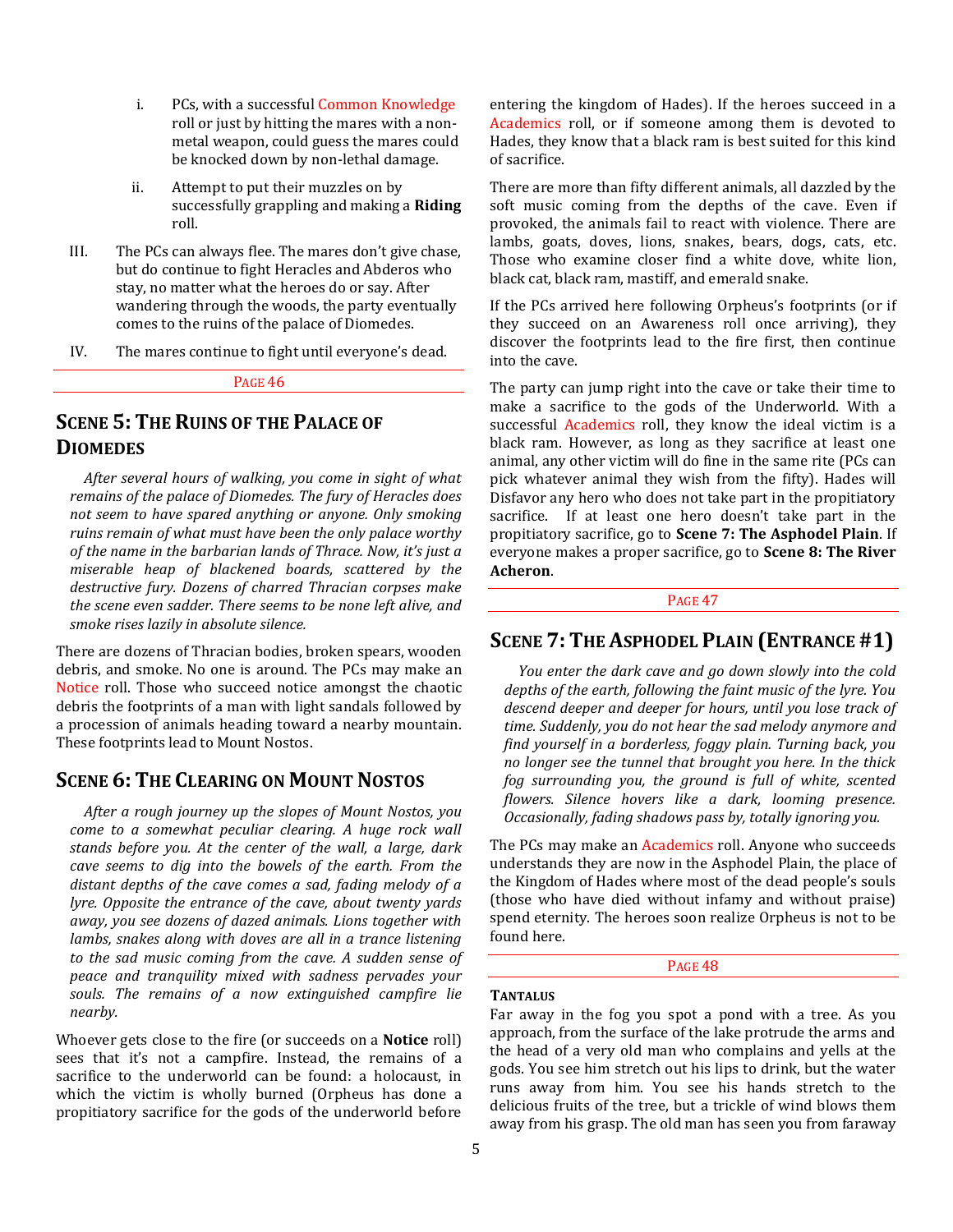and shouts, "O noble heroes, please help this poor old man! My name is Polyclitus, and I can help you find the one you're looking for!"

 $\Omega$  The old man pretends his name is Polyclitus (of course, he's lying) and begs the PCs to help him eat or drink, in exchange for whatever they might ask for saying he knows whom they seek (another lie). Let the PCs make a **Spirit** roll. Whoever fails it believes the man's lies and will suffer a -2 penalty on the following Knowledge roll. After that, let them make an Academics roll. A success tells them someone named Tantalus was punished by Zeus in the same way as this old man for trying to eat the flesh of his son. A Raise allows them to recognize this old man as Tantalus: one of the greatest villains of Cosmos, and it is better not to trust him.

PAGE 49

## **SCENE 8: THE RIVER ACHERON**

**GM's Note**: This encounter is only accessible if the PCs made a sufficient sacrifice in **Scene 6: The Clearing on Mount Nostos** or if they came from Asphodel Plain and didn't tell Charon to bring them to Hades' Palace.

Read the following only if coming here straight from **Scene 6: The Clearing on Mount Nostos**:

*You enter the dark cave and go down slowly into the cold depths of the earth, following the faint music of the lyre. Following a path that leads deeper and deeper for hours, you finally lose track of time. Suddenly, you do not hear the sad melody anymore and find yourself in front of what appears to be a large underground lake or river, but you cannot see the other shore. Turning back, you no longer see the tunnel that brought you here. Occasionally, fading shadows pass by, totally ignoring you.* 

Allow the PCs to make an Academics roll. A success reveals this is the River Acheron, the river that surrounds the kingdom of Hades. A Raise also informs them it is definitely not advisable to swim in the river.

## **THE SHORE**

As far as the heroes can see, a barren beach stretches out, bordered on one side by River Acheron and on the other by a steep insurmountable rock. Nobody seems to be around. A Survival roll reveals a single set of fresh footprints (about three hours old) heading toward the river and seeming to enter it. A **Notice (-2)** roll (or some Divine Edge) allows the party to spot evanescent silhouettes queuing in a neat row on the shore, as if waiting.

## PAGE 51

## **SCENE 10: THE ENTRANCE OF HADES'S PALACE**

**GM's Note**: If one or more PCs have successfully passed Thanatos' Judgment above, they rejoin the group here as miraculous castaways.

*From afar you spot a colossal building. Its imposing structure is embellished with statues of gray granite and marble black basalt. The gloomy atmosphere of the Kingdom of Hades becomes more and more solemn as you approach. As the boat of Charon reaches the shore, the poignant music from before blankets your ears.*

*Before you, in the large open space before the palace, a large crowd of shadows is gathered to hear the sad melody played by a young Thracian with a melodious and fascinating voice. His fingers pluck the lyre with grace and his voice speaks directly to your soul, making you weep. Even a giant with a white embossed tunic is listening to the music, although his fierce scowl does not betray any emotion. The giant inspires incredible awe and although he's not looking, you feel uncomfortable. However, the music of the lyre is so deep and persuasive that you cannot think of anything else.*

An Academics roll reveals the giant is Rhadamanthus, one of three strict judges of the Kingdom of Hades.

PAGE 58

#### **THE MIGHTY BATTLER**

**Name:** Andreas (M) / Olympia (F)

**Race:** Demigod, Ares offspring

- **Attributes:** Agility d10, Smarts d4, Spirit d6, Strength d8, Vigor d8
- **Charisma:** –; **Pace:** 6; **Parry:** 7\*; **Toughness:** 8(2); **Fate Points (Base/Actual)**: 6/6

**Skills**: Athletics d4, Battle d4, Fighting d12, Intimidation d8, Notice d6

**Hindrances:** Bloodthirsty, Loathed from Above (Athena: -1 to Parry\*), No Retreat! (Major)

**Edges:** Divine Agility

**Gear**: Long sword (Str+d8), leather cuirass (+2)

**Patron Deity:** Ares (Beloved: +1 to all weapon damage rolls). Favored rolls (d8 wild die): Fighting, Intimidation, and Shooting (except when using a bow)

PAGE 59

#### **THE BRAVE HUNTER**

**Name:** Linus (M) / Melissa (F)

**Race:** Human

- **Attributes:** Agility d10, Smarts d6, Spirit d6, Strength d6, Vigor d6
- **Charisma:** -3; **Pace:** 6; **Parry:** 5; **Toughness:** 5; **Fate Points (Base/Actual):** 4/4

**Skills:** Athletics d4, Fighting d6, Healing d4, Notice d6, Shooting d10, Stealth d4, Survival d6

**Hindrances:** Curious, Habit, Ugly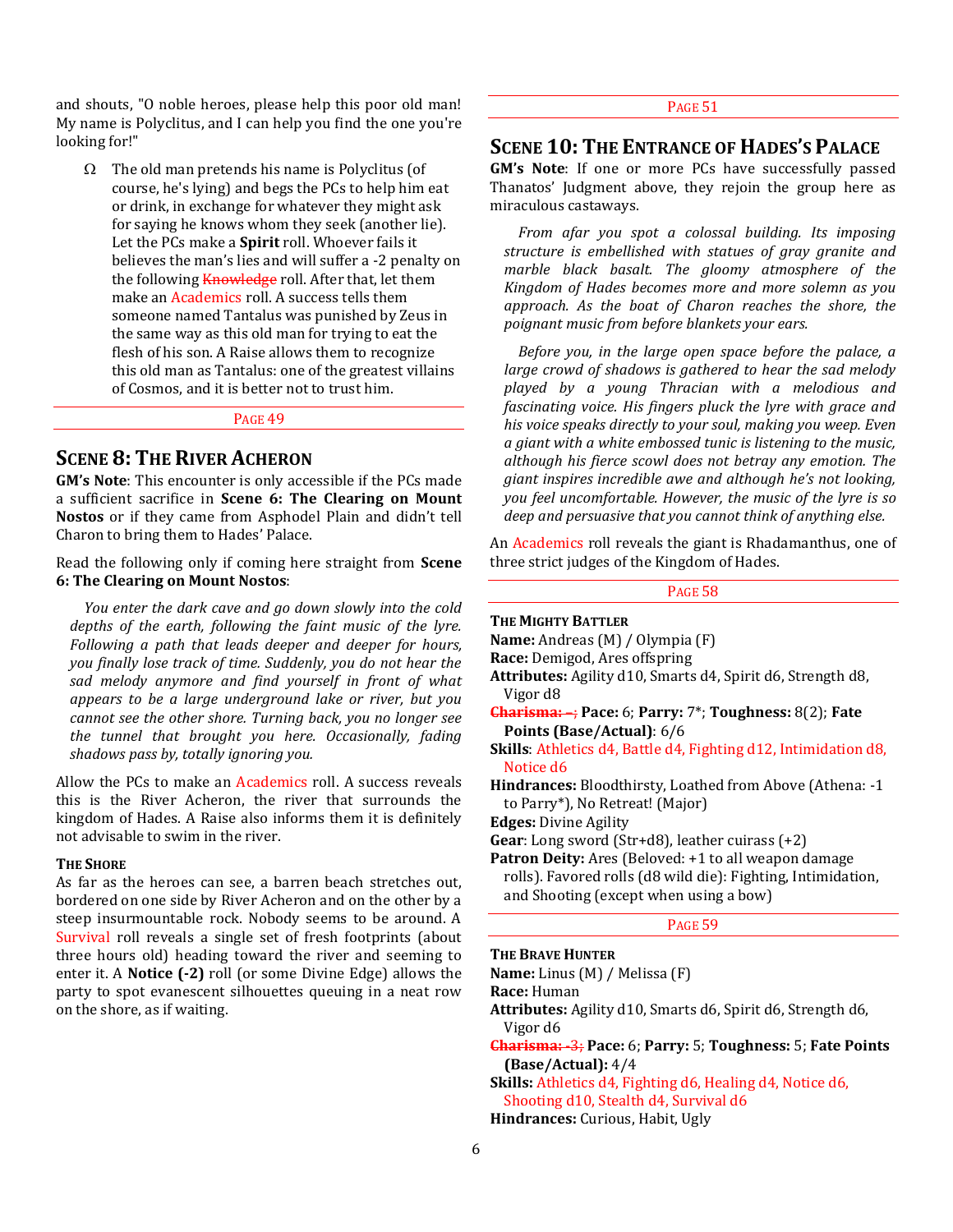#### **Edges:** Alertness

**Gear:** Bow (Damage 2d6; 12/24/48), Short Sword (STR+1d6), Quiver with 20 Arrows, 5 Silver Drachmas

**Patron Deity:** Artemis (Indifferent). Favored rolls (d8 wild die): Athletics (when climbing), Shooting (when using a bow), Survival

## **THE WISE SOOTHSAYER**

**Name:** Euclid (M) / Corinna (F)

**Race:** Human

**Attributes:** Agility d6, Smarts d8, Spirit d10, Strength d4, Vigor d4

**Charisma:** –; **Pace:** 5; **Parry:** 4; **Toughness:** 4; **Fate Points (Base/Actual):** 4/4

**Skills**: Academics d8, Athletics d6, Fighting d4, Healing d8, Notice d8, Shooting d6

**Hindrances:** Elderly, Oracles Addicted (Minor), Pacifist (Minor)

**Edges:** Acolyte (Asclepius), Acolyte (Oracle)

#### **Energy Points:** 4

- **Gear:** Staff (Str. + d4), Oracle vestments, Wine, Quill, Ink, Parchments (5), 200 Drachmas
- Patron Deity: Apollo (Indifferent). Favored rolls (d8 wild die): Shooting (when using a bow), Performance (when using a musical instrument), Healing and Academics (Legends and Folklore)

#### **THE DASHING ROGUE**

**Name:** Lysander (M), Irene (F)

**Race:** Demigod, adopted by Artemis

- **Attributes:** Agility d8, Smarts d6, Spirit d6, Strength d6, Vigor d10
- **Charisma: -**; **Pace:** 6; **Parry:** 5; **Toughness:** 8 (1); **Fate Points (Base/Actual)**: 6/6
- **Skills:** Athletics d6, Craft d6, Fighting d6, Notice d6, Shooting d6, Stealth d8, Taunt d6
- **Hindrances:** Big Mouth, Greedy, Loathed from Above (Aphrodite: -1 to Persuasion rolls vs. opposite sex), Stubborn, Wanted

**Edges:** Divine Vigor

- **Gear:** Bow (Damage 2d6; 12/24/48), Dagger (Str. + d4), Linen Cuirass (+1), Quiver with 20 Arrows,
- Patron Deity: Artemis (Beloved: +1 to Agility rolls). Favored rolls (d8 wild die): Athletics (when climbing), Shooting (when using a bow), Survival

#### PAGE<sub>60</sub>

## **THE INSPIRING ARISTOCRAT**

**Name:** Evander (M), Aegle (F)

**Race:** Human

- **Attributes:** Agility d6, Smarts d8, Spirit d8, Strength d6, Vigor d6
- **Charisma:** +2; **Pace:** 6; **Parry:** 4; **Toughness:** 5; **Fate Points (Base/Actual):** 4/4
- **Skills**: Academics d6, Athletics d4, Fighting d4, Notice d6, Performance d6, Persuasion d10
- **Hindrances:** Banished from Athens (Minor), Enemy (King of Athens), Loyal
- **Edges:** Aristocrat (Royal House of Proetus)
- **Gear:** Obsidian Dagger (Str+ d4 see notes), Aristocrat's Outfit, Silver Signet Ring (House of Proetus), Lyre, 200 Drachmas

Patron Deity: Apollo (Indifferent). Favored rolls (d8 wild die): Healing, Academics (Legends and Folklore), Performance (when using a musical instrument), Shooting (when using a bow)

#### **ABDEROS**

- **Race**: Human
- **Attributes**: Agility d8, Smarts d6, Spirit d6, Strength d8, Vigor d8
- **Charisma**: 0; **Pace**: 6; **Parry**: 7; **Toughness**: 8(2)

**Skills**: Athletics d6, Fighting d10, Intimidation d6, Notice d6, Riding d6, Shooting d6

**Edges**: Combat Reflexes

**Gear**: Long sword (Str+d8), spear (Str+d6), round shield (+1 Parry, +2 Armor vs. ranged attacks), leather cuirass (+2)

#### **HERACLES**

**Race:** Demigod (son of Zeus)

**Attributes:** Agility d6, Smarts d6, Spirit d8, Strength d12+3, Vigor d12+3

**Charisma**: +2; **Pace**: 5; **Parry**: 8; **Toughness**: 9\*\*; **Fate Points (Base/Actual):** 6/4

**Skills**: Academics d4, Athletics d8, Battle d6, Fighting d12, Intimidation d6, Notice d4, Shooting d6

**Edges:** Atlas' Might, Crushing Grip, Divine Strength, Divine Vigor, King's Relative, Combat Reflexes, Command, Command Presence, Fervor, Leader of Men, Counterattack, Frenzy, Seasoned Hoplite

**Hindrances:** Code of Honor, Loathed from Above (Hera: -1 to Smarts rolls), No retreat! (major), Righteous (minor), Tragic Doom (minor)

**Gear**: Two-Handed Huge Oak Club (Str+d10), Nemean Lion Fur\*\* [grants total Invulnerability. Only called shots in the body parts not covered by the fur (-4) do normal damage], Bow (2d6; 12/24/48), 20 arrows dipped in Hydra's venom (see description)

PAGE 62

## **COMMON SOLDIER**

**Attributes:** Agility d6, Smarts d4, Spiritd6, Strength d6, Vigor d6

#### **Charisma**: 0; **Pace**: 6; **Parry**: 6; **Toughness**: 6 (1)

**Skills:** Athletics d6, Fighting d6, Intimidation d6, Notice d4, Shooting d6

**Gear**: Short sword (Str+d6), crescent shield (+1 Parry), linen cuirass (+1)

## **Suggested Customizations**:

- Archer/Slinger (Shooting d8, add bow or sling to Gear)
- City Watch (Notice d6, Streetwise d6)